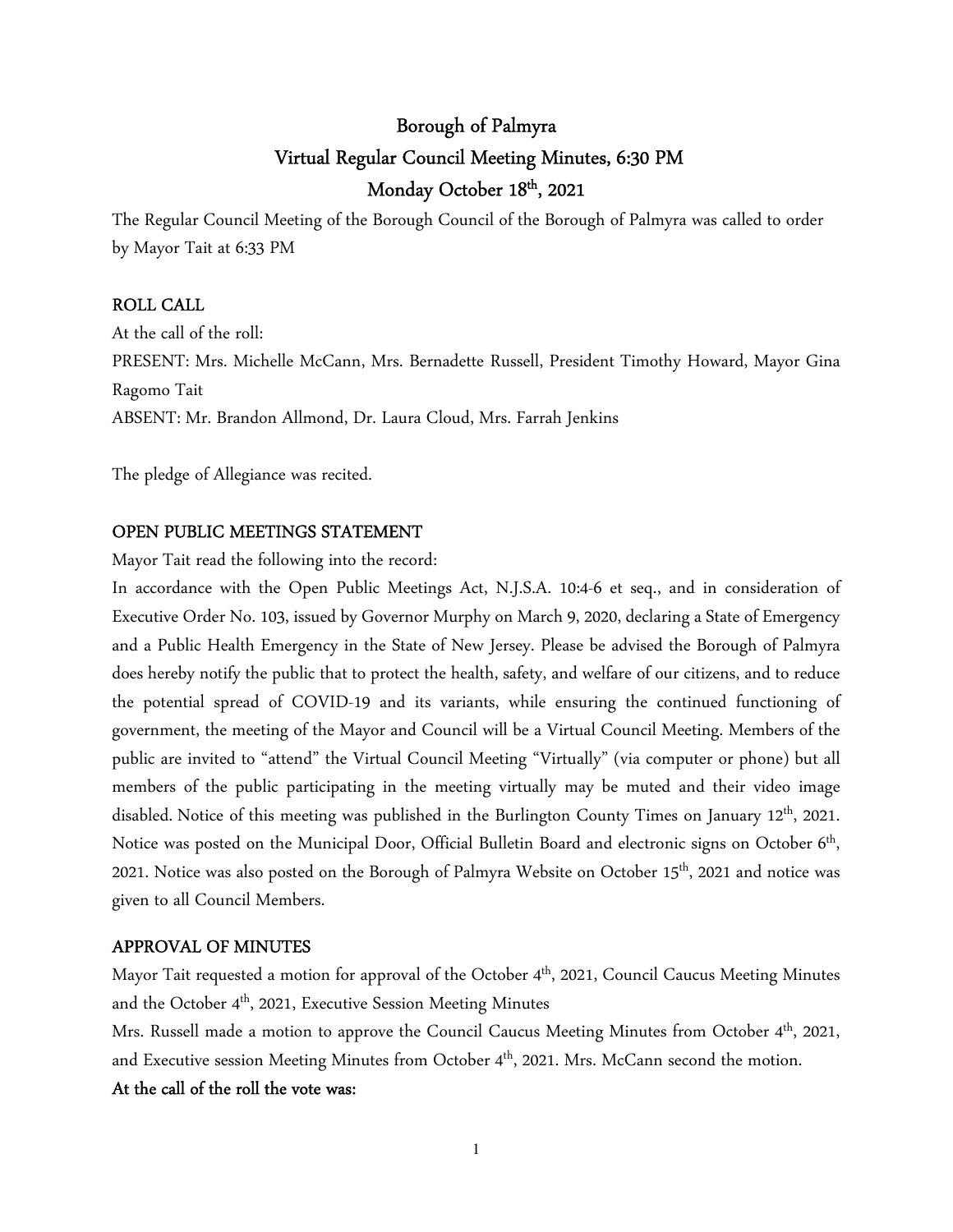# INFAVOR: Mrs. McCann, Mrs. Russell, President Howard AGAINST: None

## **CORRESPONDENCE**

Municipal Clerk, Ms. Jackson acknowledged the following correspondence received:

Letter of Resignation- Isael Torres Jimenez

Mayor Tait requested a motion to accept Mr. Isael Torres-Jimenez's letter of resignation. Mrs. Russell made a motion to accept Mr. Isael Torres Jimenez's letter of resignation. President Howard second the motion.

# All members present voted in favor of the motion. Motion Carried

# Mrs. Jenkins joined the meeting at 6:38 pm

# REDEVELOPMENT

# Rt. 73 South Redevelopment Area- Update

Mr. Gural stated the long-term tax exemption, pilot for the warehouse to be constructed on the Fillit property is on the agenda for introduction and approval tonight. Mr. Gural indicated Mr. Rosenberg provided a memo which outlines where we are with the fair shared housing negotiations, noting that the team has met several times in the past few weeks. Mr. Gural stated that there is an item which requires the governing body's approval. Mr. Gural indicated if council were in agreement, they would tentatively offer \$250,000.00 max towards the construction of the affordable housing component of the project, only to be called upon in in event of the default of the redeveloper/contractor. Mr. Gural noted all pilots have been negotiated on the components in phase one of the project. Mr. Gural noted the pilots for the two warehouses is a million each and 20% annual gross revenue on the affordable housing component. Mr. Gural stated the redeveloper has submitted information for permits and are hopeful to begin pipework inground next week, then footings for the foundation.

Outlaw Training & Fitness/620-622 Highland Ave Redevelopment Project – Update Mr. Brewer stated Outlaw Training & Fitness has brought their escrow and tax accounts current and are back on track. Mr. Brewer indicated the court valuation hearing is scheduled for next week and will

be held virtual.

Redevelopment Study Block 80 Lot 6, former Knights of Columbus property- Update Mr. Gural stated he had nothing new to report regarding the former Knights of Columbus property.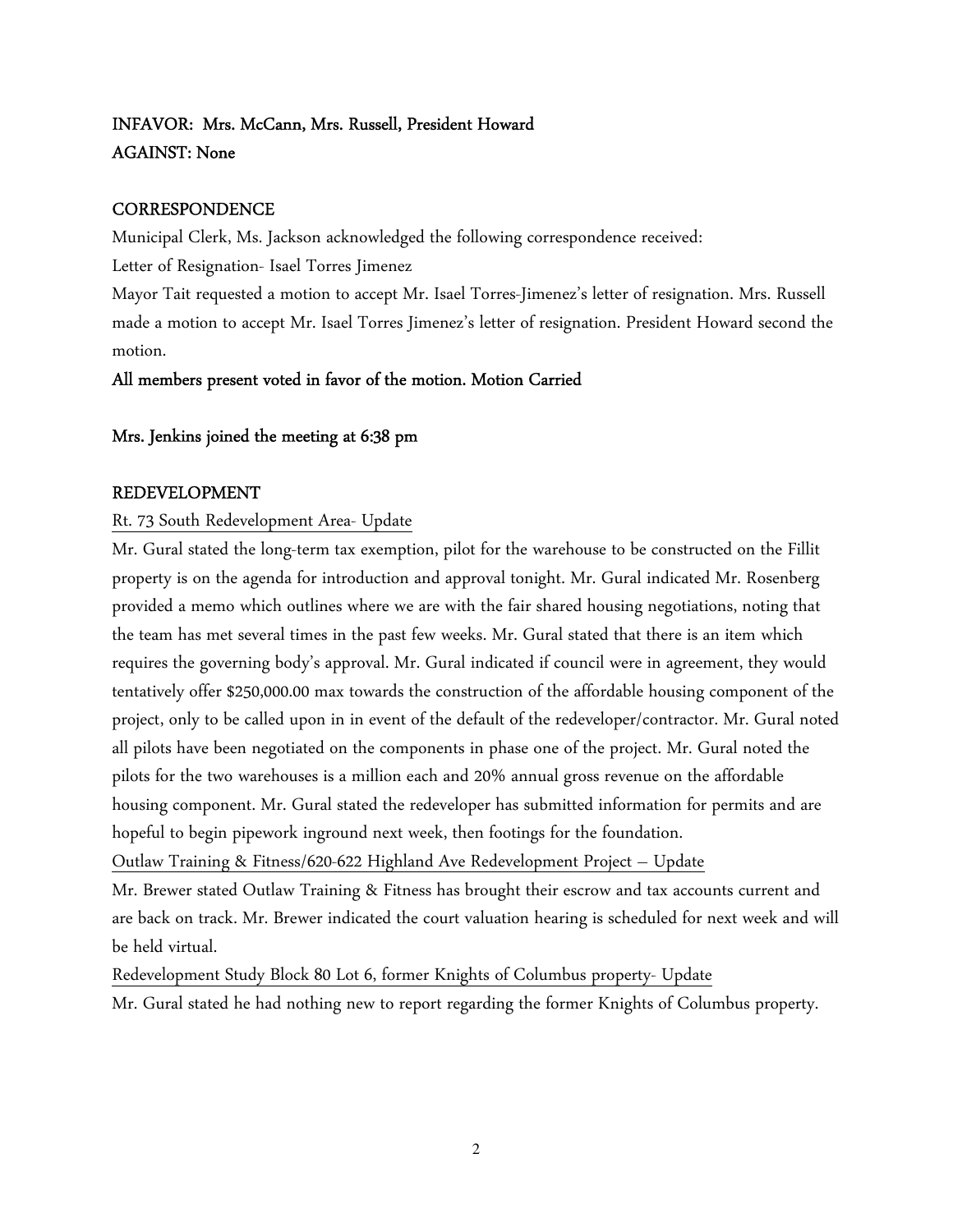#### PROFESSIONAL UPDATES

William Kirchner, ERI- Mr. Kirchner indicated the contractor has essentially completed the 5<sup>th</sup> & Race Street project; noting the replacement of signs still needs to be completed. Mr. Kirchner stated the resolution on the agenda tonight is an increase to the project for the additional sidewalk work completed at the school. Mr. Kirchner stated the increase is in the amount of \$14. 831.89 making the contract total \$499,973.89 or 3.1%. Mr. Kirchner noted that the change order includes the liquidated damages adjustment of \$7,762.24, which the contractor is taking exception to. Mr. Kirchner indicated the contractor has completed the majority of the work on the Temple Blvd project noting there are some signs still needed to be installed and also the stripping issues addressed. Mr. Kirchner stated he would be meeting with Mr. Rosenberg later in the week regarding the liquated damages for this project. Mr. Kirchner stated we have received Federal authorization to proceed with the Tap grant portion of the project which includes the rain garden and Firth Lane intersection noting the requirement to advertise the project by early December. Mr. Kirchner stated there maybe an apprentice requirement on the project regarding pipe work. Mr. Kirchner stated he was waiting for additional instruction before proceeding as it would have to be advertised with the project. Mr. Kirchner stated if it becomes a requirement, it will increase the funding amount, however it will also require full time construction observation. Mr. Kirchner indicated the proposal submitted was for part-time construction observation thus he will be providing and updated proposal for the full-time construction observation. Mr. Kirchner stated the contractor on the 2021 Road Program has completed the work on New Jersey, West Charles, and second Street. Mr. Kirchner indicated he still has some work to complete on Hubbs Drive and Park Avenue. Mr. Kirchner noted that part of the project was the reconstruction of the basketball court on Madison Avenue. Mr. Kirchner indicated the contractor is waiting for product however the coloring system which essentially changes the color of the asphalt, need to be applied when the asphalt is new, and the temperature is constantly over 60% for two to three days. Mr. Kirchner is recommending we wait until the spring to complete the project, so the application is done correctly, and we get the most out of it. Mr. Kirchner indicated the Spring Garden Street project will be submitted to DOT over the winter, with construction in the spring. Mr. Kirchner also noted the resolution on the agenda for \$4,500.00 for the proposal to do the HVAC maintenance contracts for next year. Mr. Kirchner noted they would also be preparing the annual sewer contracts for lab work, generator maintenance, pump station clean-out and mechanical maintenance. Mr. Kirchner stated they would have them out for bid in November with results back in December, ready for re-organization.

#### REPORTS

Kate Allen-Yoakum, Palmyra Board of Education Liaison – Mrs. Yoakum indicated she was glad to be back in school with the students, she noted the school is updating their website weekly regarding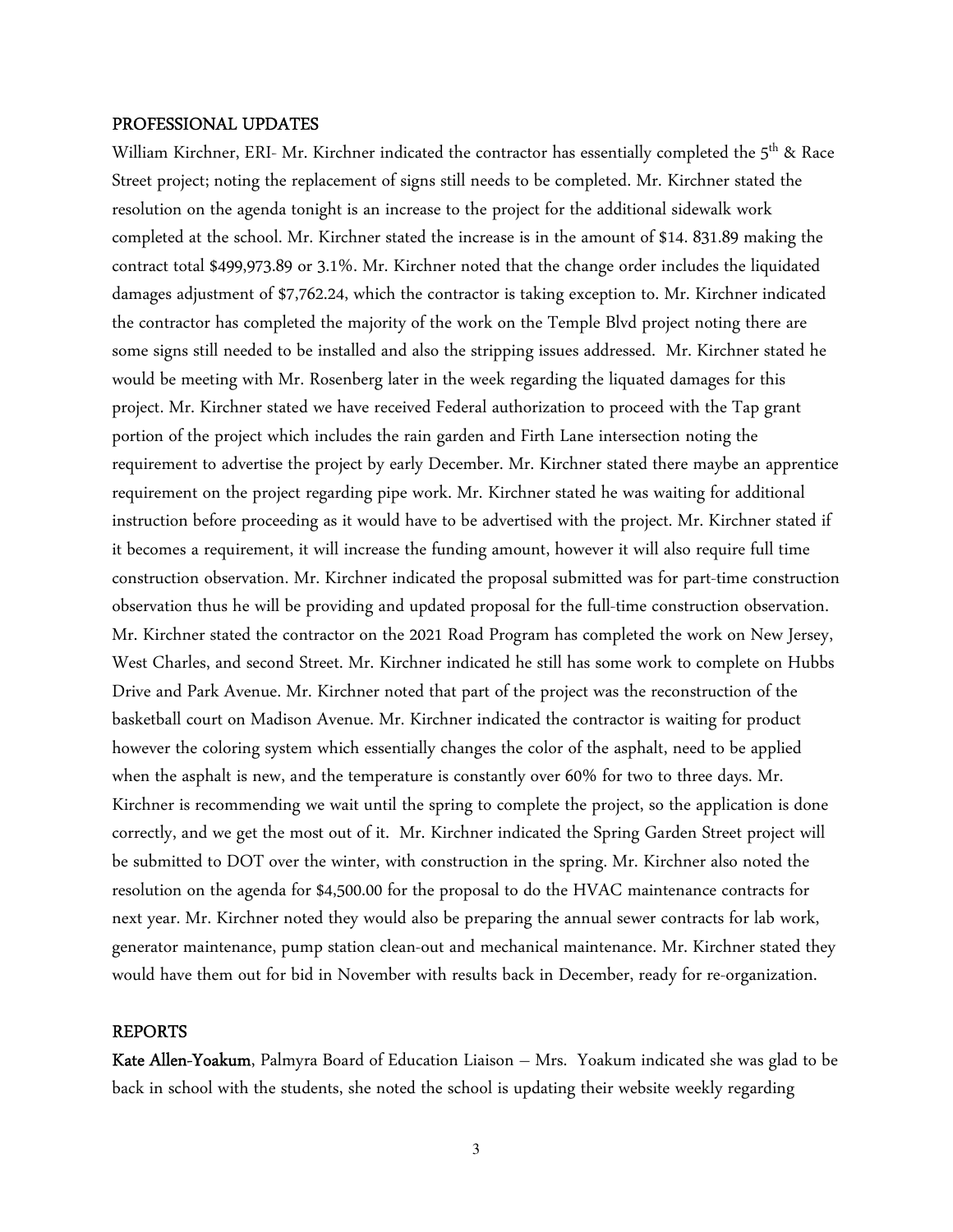covid-cases so everyone will be aware of case numbers within the school district. Mrs. Yoakum noted the unvaccinated staff has begun their weekly testing. Mrs. Yoakum also noted a new program within the High school where children can earn credits with classes from Stockton University. PHS Student Representatives

Mr. Coady McCann updated council regarding the fall sports teams progress thus far this year. Mr. McCann also noted seniors were recognized at Homecoming at the last game.

Ms. Naomi Caban stated it was good to be back in school in person. Ms. Caban stated Homecoming and Spirit week were held last week and lots of money was raised for their charity with the penny wars. She noted the Seniors placed first, Sophomores second, Juniors third and Freshman placed fourth. Ms. Caban stated the week ended with the Homecoming dance, which was very nice.

## PUBLIC COMMENT

We requested those participants wishing to have or make a Public comment, email their questions or comments in advance to Municipal Clerk Rita Jackson at djackson@boroughofpalmyra.com. The opportunity to submit comments prior to meeting expired at 12:00 PM on Monday October 18th, 2021. All comments will become part of the record and included with the Meeting Minutes. For those who "attended" the hybrid meeting, Mayor Tait opened the meeting to the public for comments. All comments are part of the record and are included with the Meeting Minutes.

Mayor Tait asked for a motion to open to the Public for comments. Mrs. Russell made a motion to open the public portion for comments. Mrs. McCann second the motion.

#### All members present voted in favor of the motion. Motion Carried

Mayor Tait asked if any comments were received before the meeting. Municipal Clerk, Ms. Jackson indicated no comments were received.

Mr. Rader- Harbour Drive – Mr. Rader stated the Burlington County Times published a public notice to voters indicating candidates for offices. Mr. Rader indicated the notice says Palmyra Borough Council vote for two for a four-year term. Mr. Rosenberg noted the State law says the term for Borough Council is three years, regardless as to what the Burlington County Times published, state law determines the term, and it is three years. Mr. Rader asked what the project is regarding resolution 2021-200. Mr. Gural stated it references our housing rehab program, which is handled by CGP&H and the funding is thru grants and RCA funding.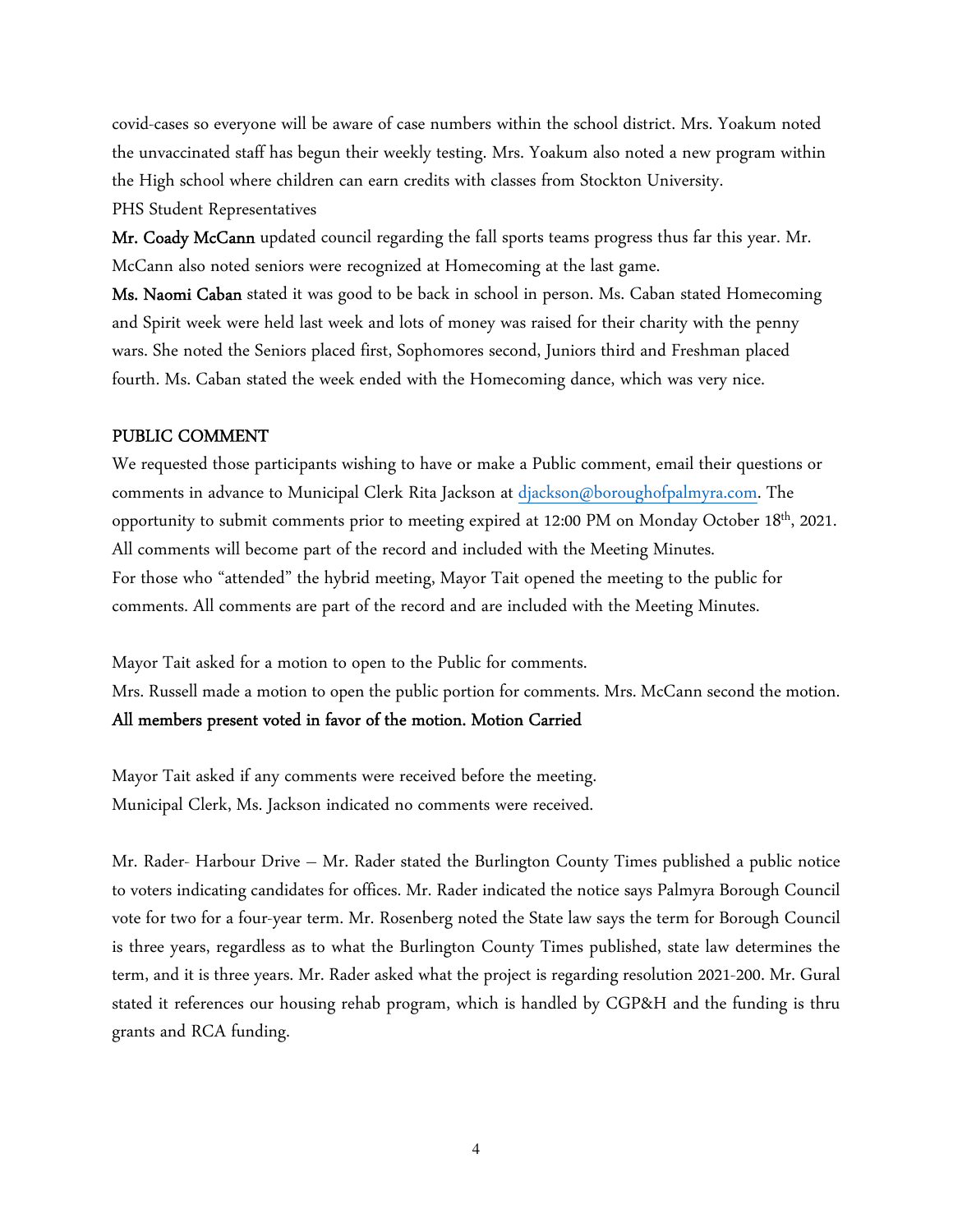Mr. Steinberg – Mr. Steinberg thanked the governing body for allowing him to present the information regarding the transportation of liquified natural gas thru and near the Borough of Palmyra and other towns along the river. Mr. Steinberg requested the governing body pass resolution 2021-206, on the agenda tonight, opposing the transportation of liquified natural gas by rail through Palmyra or nearby communities.

Ms. Still – Veterans Drive – Ms. Still stated she has owned her home on Veterans Drive since 1991. Ms. Still thanked Carol Full, who came to her home after the flood with boots and gloves and asked how she could help. Ms. Still asked Council if they were aware that the main reason for having council meetings is to address the issues and concerns of the public. Ms. Still asked if council ever supplies answers or solutions to the issues brought to council, noting that that has not been her experience. Ms. Still asked why they recite the pledge of allegiance to the United States of America declaring liberty and justice for all, when you are not about liberty and justice for all. Ms. Still indicated she worked for the Palmyra School District from 2017 to 2019 as the Public Information Officer, and she is also the Co-Founder for the Clarence B Jones Institute for Social Advocacy, which is about the equality and justice for all Americans. Ms. Still stated she discovered some very unsettling happenings in the school district. Ms. Still stated the Palmyra School District is made up of 50% students of color; however, there are no administrators of color and a handful of teachers and staff of color. Ms. Still indicated she did an extensive report noting these discrepancies, but the school district continues to not hire people of color. Ms. Still indicated she has a number of facts that support her findings of systemic racism. Mr. Still indicated she and Dr. Jones discussed these issues at length and she met with several other regarding these issues. Ms. Still stated Dr. Jones sent her a letter to share with council and the school board and superintendent and who ever she felt needed to hear the message. Ms. Still indicated she did share it with Mr. McBride. Ms. Still stated, initially the CBJ Institute focused on the empowerment and support of the Palmyra School District and its student; they developed a CBJ Scholars program which awarded two scholarships to two Palmyra High School seniors, but because of the current situation the CBJ Institute no longer can support this type of discrimination against people of color and have limited its involvement with the Palmyra School District. Ms. Still asked why the Borough of Palmyra hasn't addressed this issue, what are you going to do to stop this alleged systemic racism. Ms. Still noted children need to see people of color in positions of leadership. Ms. Still read a portion of Dr. Jones letter; "few challenges are more important for the Palmyra High School, Palmyra New Jersey CBJ Institute for Social Justice then developing and fostering programs and opportunities to increase and assure continued racial diversity in the teachers and educational materials and programs. After years of debate and discussion, following the historic unanimous Supreme Court decision in 1954, Brown vs the Board of Education which outlawed racial segregation in our nation's public education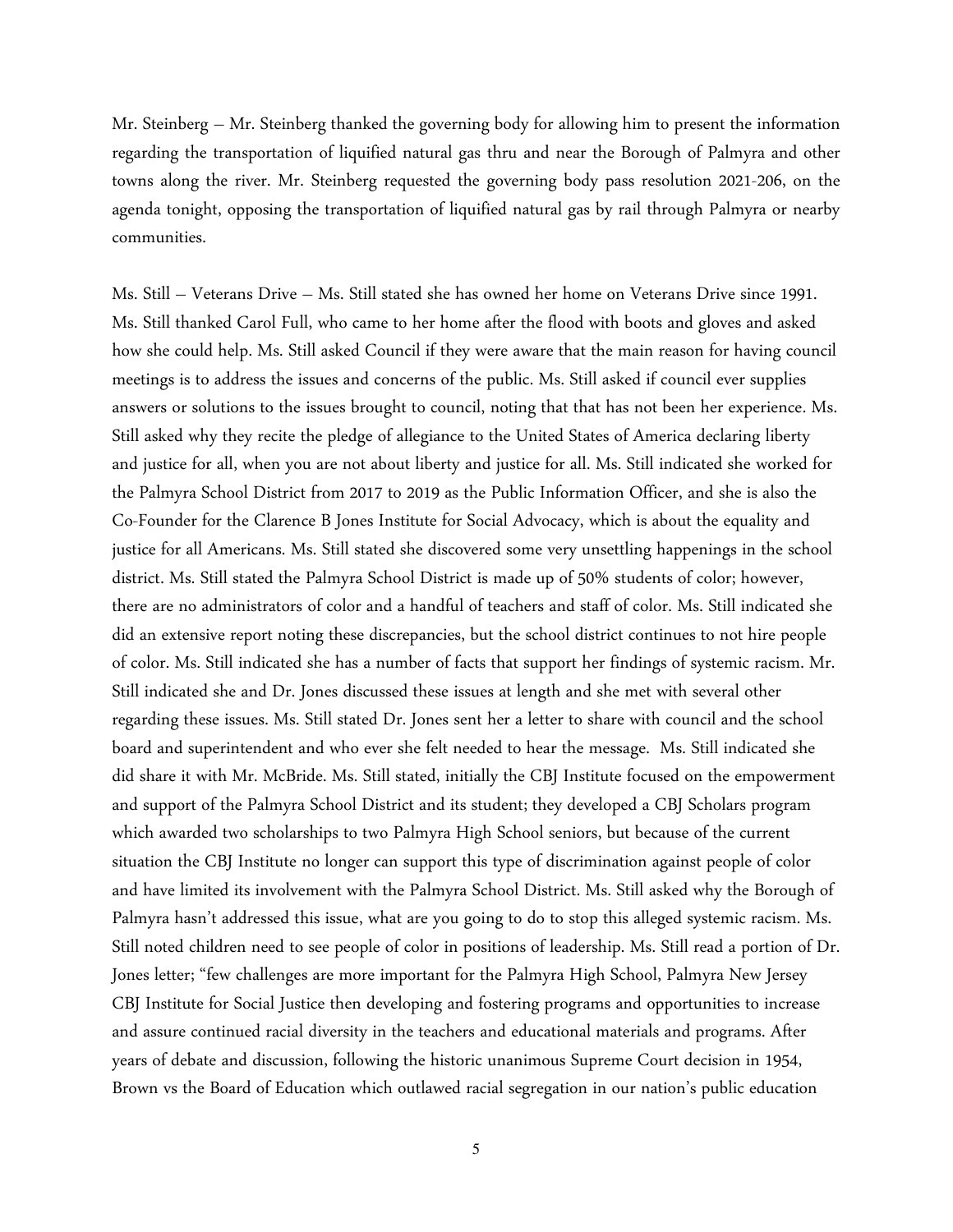schools, substantial data has revealed that there are academic benefits when students and teachers share the same race/ethnicity. Such teachers can serve as role models, mentors, advocates and cultural translators." Ms. Still read other portions of Dr. Jones letter. Ms. Still asked President Howard to respond to the alleged issue of systemic racism in Palmyra High School. \*\*(note complete email from Dr. Clarence B Jones available upon request)

Mr. Steinberg thanked the governing body for giving him the opportunity to present material on the transport of liquified natural gas thru or near the Borough of Palmyra and other towns along the Delaware River. Mr. Steinberg requested that council approved resolution 2021-206.

No one else from the public wishing to be heard, Mayor Tait asked for a motion to close the public Portion. President Howard made a motion to close the public portion. Mrs. McCann second the motion. All members present voted in favor of the motion. Motion Carried

## ORDINANCES ON FIRST READING public hearing to be held November 15<sup>th</sup>, 2021

Ordinance 2021-15, An Ordinance of the Borough of Palmyra, County of Burlington, State of New Jersey Amending Chapter 190, Article III of the Code of the Borough of Palmyra Entitled Parks and Recreation Areas

Mayor Tait requested of motion to approve Ordinance 2021-15. Mrs. Russell made a motion to approve Ordinance 2021-15. Mrs. McCann seconded the motion.

# At the call of the roll, the vote was: INFAVOR: Mrs. Jenkins, Mrs. McCann, Mrs. Russell, President Howard AGAINST: None Motion carried. Ordinance 2021-15 was approved.

Ordinance 2021-16, An Ordinance of the Borough of Palmyra, Burlington County, in the State of New Jersey Amending the Sewer Connection Fees.

Mayor Tait requested of motion to approve Ordinance 2021-16. Mrs. Russell made a motion to approve Ordinance 2021-16. Mrs. McCann seconded the motion.

At the call of the roll, the vote was: INFAVOR: Mrs. Jenkins, Mrs. McCann, Mrs. Russell, President Howard AGAINST: None Motion carried. Ordinance 2021-16 was approved.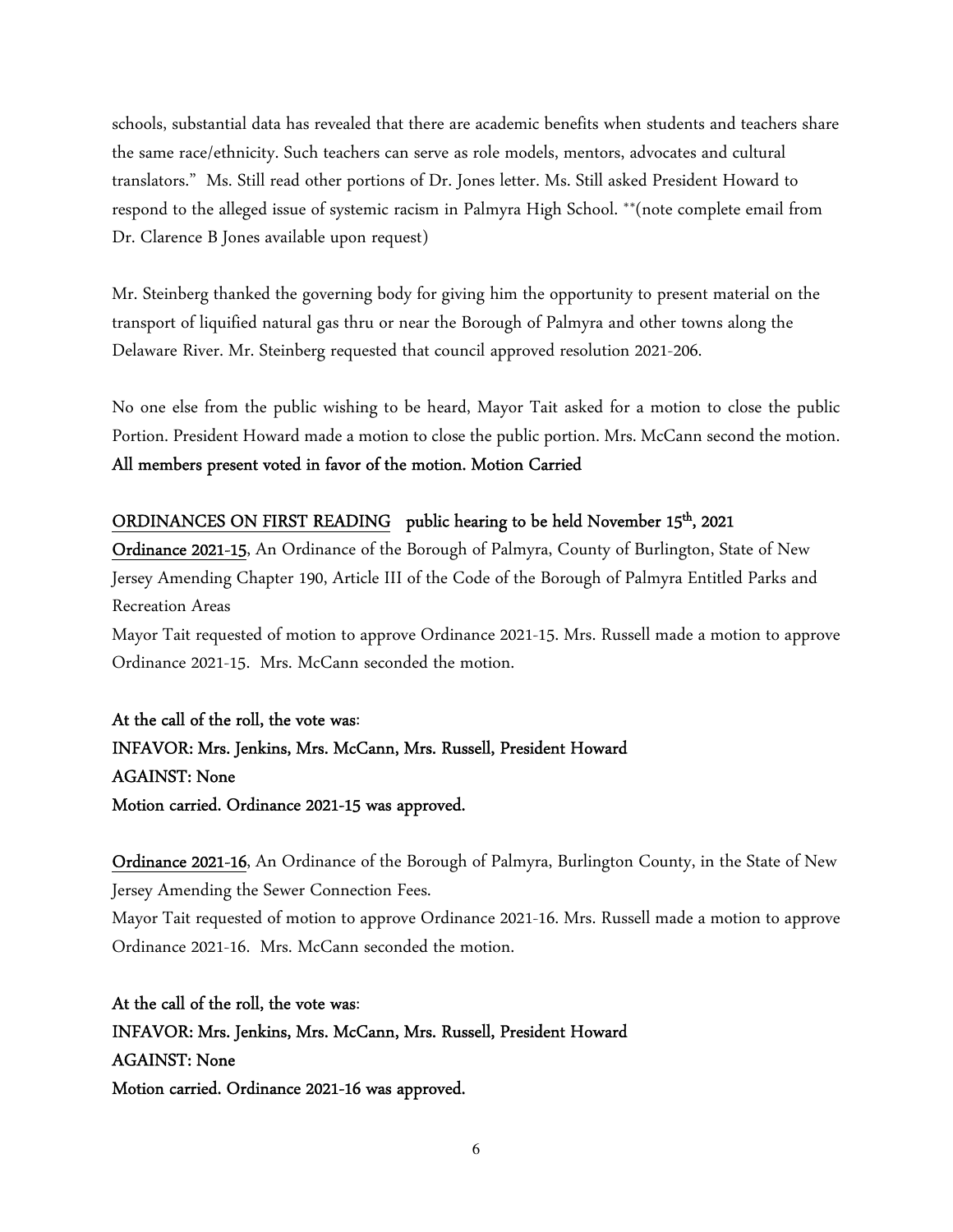Ordinance 2021-17, Ordinance of the Borough of Palmyra, County of Burlington, State of New Jersey Approving an Application for a Long-Term Tax Exemption and Authorizing the Execution of a Financial Agreement for a Tax Exemption for an Urban Renewal Project with Respect to the Property Commonly Known as Block 156, Lots 2, 2.01, 3.01,4.01,5.01,6.01 (Future Lot 2.03) on the Tax Map of the Borough of Palmyra

Mayor Tait requested of motion to approve Ordinance 2021-17. Mrs. Russell made a motion to approve Ordinance 2021-17. Mrs. McCann seconded the motion.

At the call of the roll, the vote was: INFAVOR: Mrs. Jenkins, Mrs. McCann, Mrs. Russell, President Howard AGAINST: None Motion carried. Ordinance 2021-17 was approved.

# ORDINANCES ON SECOND READING public hearing

Ordinance 2021-13, An Ordinance of the Borough of Palmyra, County of Burlington, State of New Jersey Amending Ordinance 2020-10 to Provide for and Determine the Rates and Ranges of Compensation of Each Employee and Officer of the Borough of Palmyra for Years 2021 and 2022. Mayor Tait asked for a motion to open Ordinance 2021-13 for public hearing. Mrs. Russell made a motion to open Ordinance 2021-13 for public comments. Mrs. McCann second the motion. All members present voted in favor of the motion.

Seeing no additional comments Mayor Tait requested a motion to close the public portion for hearing of Ordinance 2021-13. President Howard made a motion to close the public hearing of Ordinance 2021- 13. Mrs. Russell second the motion.

## All members present voted in favor of the motion.

Mayor Tait requested of motion to approve Ordinance 2021-013. Mrs. McCann made a motion to approve Ordinance 2021-13. President Howard seconded the motion.

At the call of the roll, the vote was:

INFAVOR: Mrs. Jenkins, Mrs. McCann, Mrs. Russell, President Howard Motion carried. Ordinance 2021-13 was approved.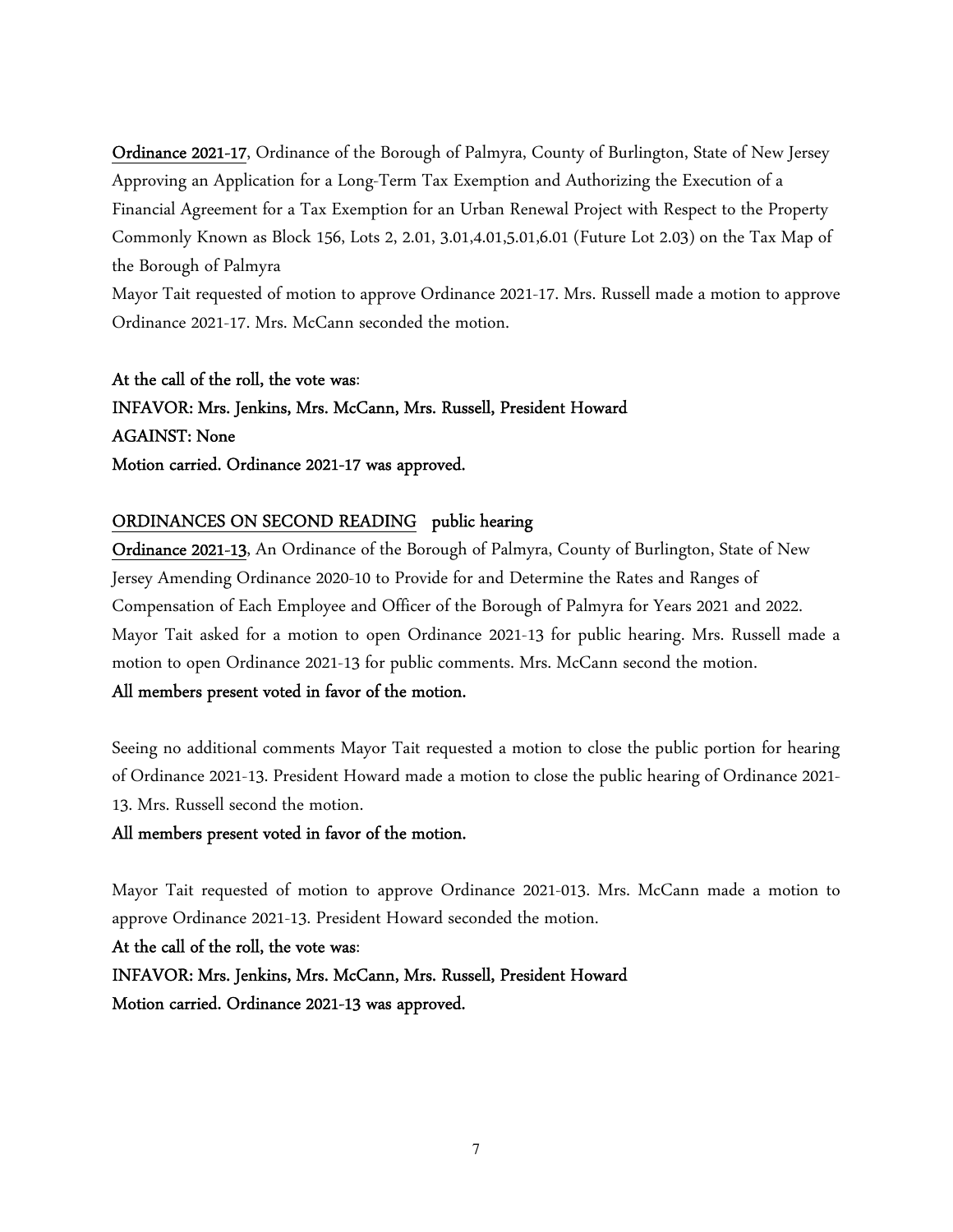# ORDINANCE ON SECOND READING postponed to November 15<sup>th</sup>, 2021 for public hearing, waiting comments from Palmyra Land Use Board.

Ordinance 2021-14, An Ordinance Amending Ordinance 2021-05 Concerning Administrative Review and Approval of Minor modifications and/or Field changes to previously approved site plans

### RESOLUTIONS

Mayor Tait stated, Resolution 2021-200 thru Resolution 2021-209 would be enacted as a single motion, if any resolution needed additional discussion, it would be removed from the consent agenda and voted on separately. Mayor Tait asked if anything needed to be removed. Noting no one requested additional discussion on any resolutions, Mayor Tait read the following resolutions into the record:

Resolution 2021-200 Awarding a Contract to A-Plus Construction, Inc. from Lincoln Park, NJ per their Bid/Proposal Dated 8/30/2021 in the total amount of \$25,000.00 for Rehab Project PLRCAESC-323 pursuant to CGP&H and CFO's Review and Approval

Resolution 2021-201, Resolution Awarding Change Order #1 to Think Pavers Hardscaping, LLC for the 5 th & Race Street Improvement Project with the Increased amount of \$14,831.89 from the Original Contract Price of \$485,142.00 Making the New Adjusted Contract Price \$499,973.89 per Environmental Resolutions, Inc, letter Dated October 4<sup>th</sup>, 2021

Resolution 2021-202, Resolution Authorizing the refund of Various Sewer overpayments

Resolution 2021-203, Resolution awarding a contract to Environmental Resolutions, Inc. (ERI) for Engineering Services for the HVAC System Preventive Maintenance Contract for 2022 Per their Proposal dated September 29, 2021, in the Amount of \$4,500.00

Resolution 2021-204, Resolution appointing Matthew Kuhn as Full time Public Works Driver/Laborer at the Hourly rate of \$16.75 effective November 8, 2021, subject to the terms in the Offer of Employment Dated October 13<sup>th</sup>, 2021

Resolution 2021-205, Resolution Authorizing the Payment of October 2021 Bills in the Amount of \$2,138,480.05

Resolution 2021-206, Resolution Opposing the Transportation of Liquified Natural Gas by Rail Through Palmyra or Nearby Communities

Resolution 2021-207, Resolution appointing Thomas Ewing as Full time Public Works Driver/Laborer at the Hourly rate of \$16.75 effective November 8, 2021, subject to the terms in the Offer of Employment Dated October 13<sup>th</sup>, 2021

Resolution 2021-208, Resolution Awarding a Contract to Continental Fire and Safety per Quote 21-3149 per New Jersey State Contract #17-FLEET-00805 in the Amount of \$16,625.00 Subject to certification of the CFO.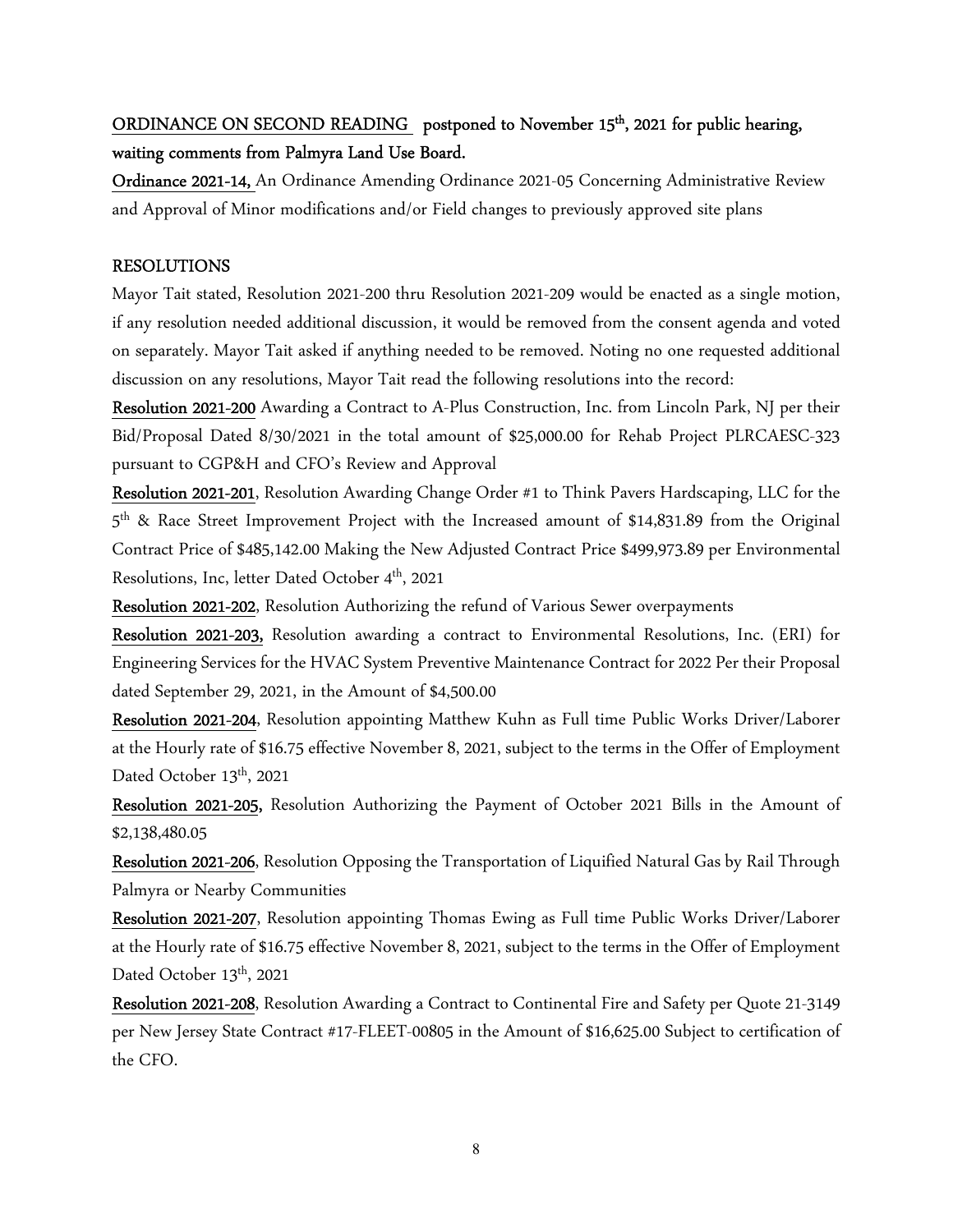Resolution 2021-209, Resolution Awarding a Contract to Allrisk, Inc. per New Jersey State Approved CO-OP # ESCNJ- Bid Number ESCNJ 17/18-34 Disaster Recovery in the amount of \$31,879.14 Subject to the CFO's certification

Mayor Tait requested a motion to approve the consent agenda, Resolutions 2021-200 thru Resolution 2021-209.

Mrs. Russell made a motion to approve the consent agenda, Resolution 2021-200 thru Resolution 2021- 209. Mrs. McCann second the motion.

At the call of the roll, the vote was: INFAVOR: Mrs. Jenkins, Mrs. McCann, Mrs. Russell, President Howard AGAINST: None Motion carried. Resolutions 2021-200 and Resolution 2021-209 were approved

## MOTION TO APPROVE TREASURERS' REPORTS

Mayor Tait requested a motion to approve the Treasurer's Report of September 2021. Mrs. Russell made a motion to approve the Treasurer's Report for September 2021. Mrs. McCann second the motion.

At the call of the roll: All members present voted in favor of the motion. Motion Carried. Treasurer Report was approved

## PUBLIC EVENTS

Mayor Tait stated the Halloween Parade will be held as it was last year. Mayor Tait the parade will ride thru town.

Mayor Tait noted the PIA will be hosting the "Trunk or Treat on October 22, 2021, around the Community Center between 5:00 pm and 7:00 pm

Mrs. McCann noted the "Scarecrow Contest" along Broad Street also hosted by the PIA.

## COMMUNITY SPOTLIGHT

Mayor Tait noted that the Borough of Palmyra and Habitat for Humanity were recognized for Neighborhood Preservation by the Housing and Community Development Network. The Borough along with Habitat for Humanity were recognized as Outstanding Municipal Partners for Neighborhood Revitalization.

## DISCUSSION ITEMS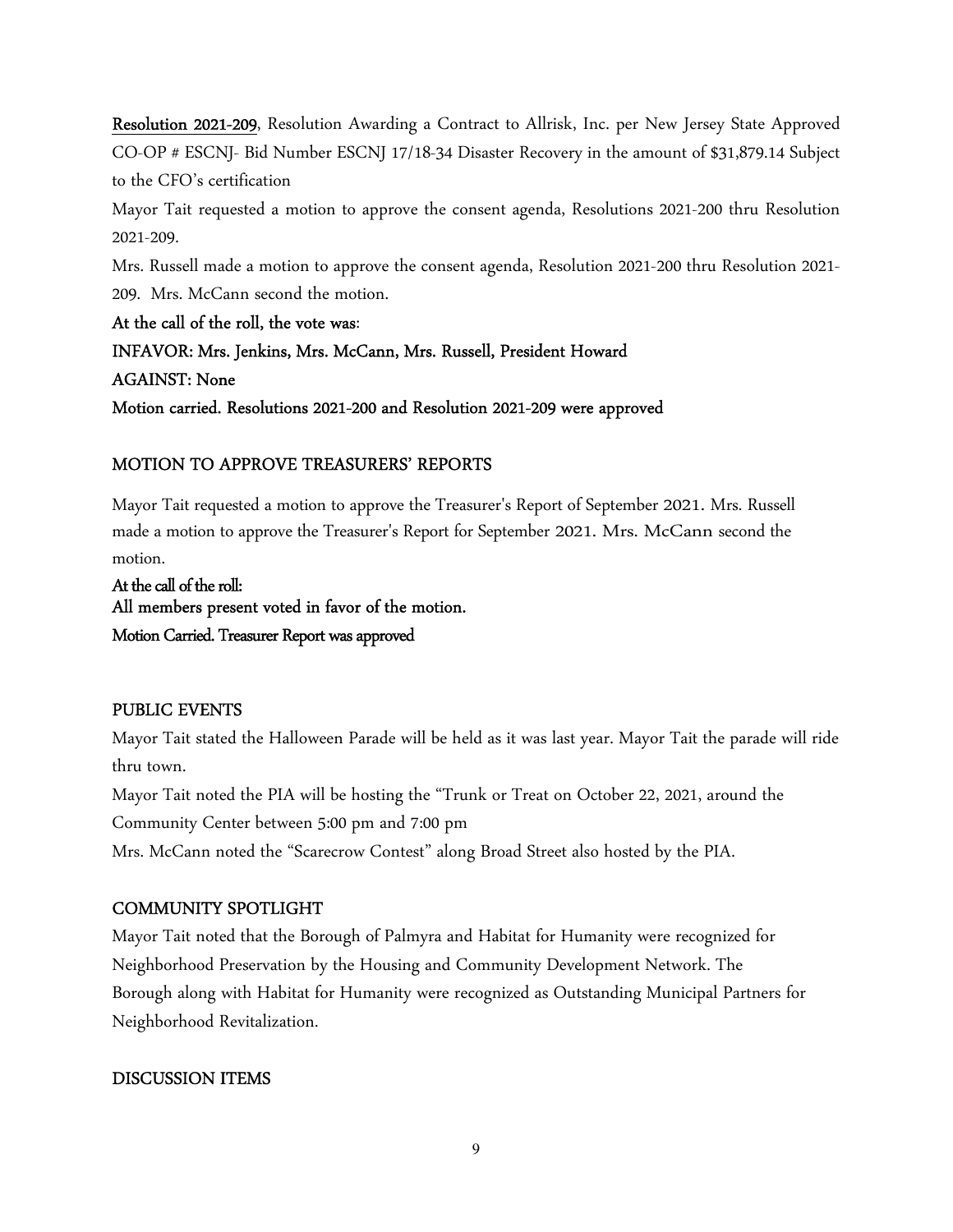Mr. Gural indicated the continued increase in covid infections. Mayor Tait noted the Health Department is in the Community on Tuesdays from 9:00 to 1:00 giving Covid vaccines. Mayor Tait also noted on October 14, 2021, a flu shot clinic was held.

Mr. Gural stated on October 31<sup>st</sup>, 2021, mandatory Covid=19 vaccinations are required for weekly testing must be done for Borough Staff not vaccinated. Mr. Gural stated that the policy would be amended to not require current employees who are being reappointed at the end of year be fully vaccinated, they can continue with the testing if they could not provide proof of vaccination or choose not to be vaccinated. Mrs. Jenkins asked if employees are tested on Borough time or on their own time and also who was paying for the testing. Mr. Gural indicated they are being tested on their own time and employees are paying for their own tests. Mr. Gural noted we are looking for resources to forward to employees regarding free testing programs. Mr. Gural noted that if an employee chooses to get vaccinated it can be done on Borough time as has been done in the past. Mrs. Jenkins asked if an employee who choose not to get vaccinated gets covid-a9 are they being paid for their time off work. Mr. Gural indicated they would have to use their sick time. There was additional discussion regarding usage of provided sick time, CDC guidelines and contacting of covid-19 on the job.

Mr. Gural indicated he still has one more salary recommendation, but a few other things need to get in place before making it.

Mr. Gural indicated Mr. Kirchner, Chief Campbell and Mr. McGill are currently working on the time limit parking signs per the new ordinance, noting the new signs were going to be costly.

Mr. Gural indicated he and Chief Campbell and Ms. Kilmer met regarding the trash accumulation at 313 Delaware Ave. Mr. Gural indicated November 1 is the date we will be cleaning the property and Mrs. Kilmer will be notify the tenant and the property owners' immediate family regarding that date. Mr. Gural indicated the shipping container/ shed at 202 Cinnaminson Avenue is still there. Mr. Gural stated the owner has been notified of the required court dates.

Mr. Gural provided everyone with the information regarding alcoholic beverages and consumption in public places. Mr. Gural stated you must determine exactly what it is that you are trying to do, does it apply only to those with licenses and BYOB permits. Mrs. Russell indicated they were thinking about allowing those with outdoor seating, who have done the required things, the ability to allow outdoor consumption. Mrs. Russell also spoke about the ability of allowing consumption on Borough property, such as Payton I Flournoy Park for other organizations events. Mayor Tait stated she thought the discussion was regarding those business which had the correct credentials from the State, allowing them to consume alcohol outside on their property not on public property. There was additional discussion regarding the possible ordinance change. Mayor Tait indicated comments should be referred to Mrs. Russell's committee for additional information gathering.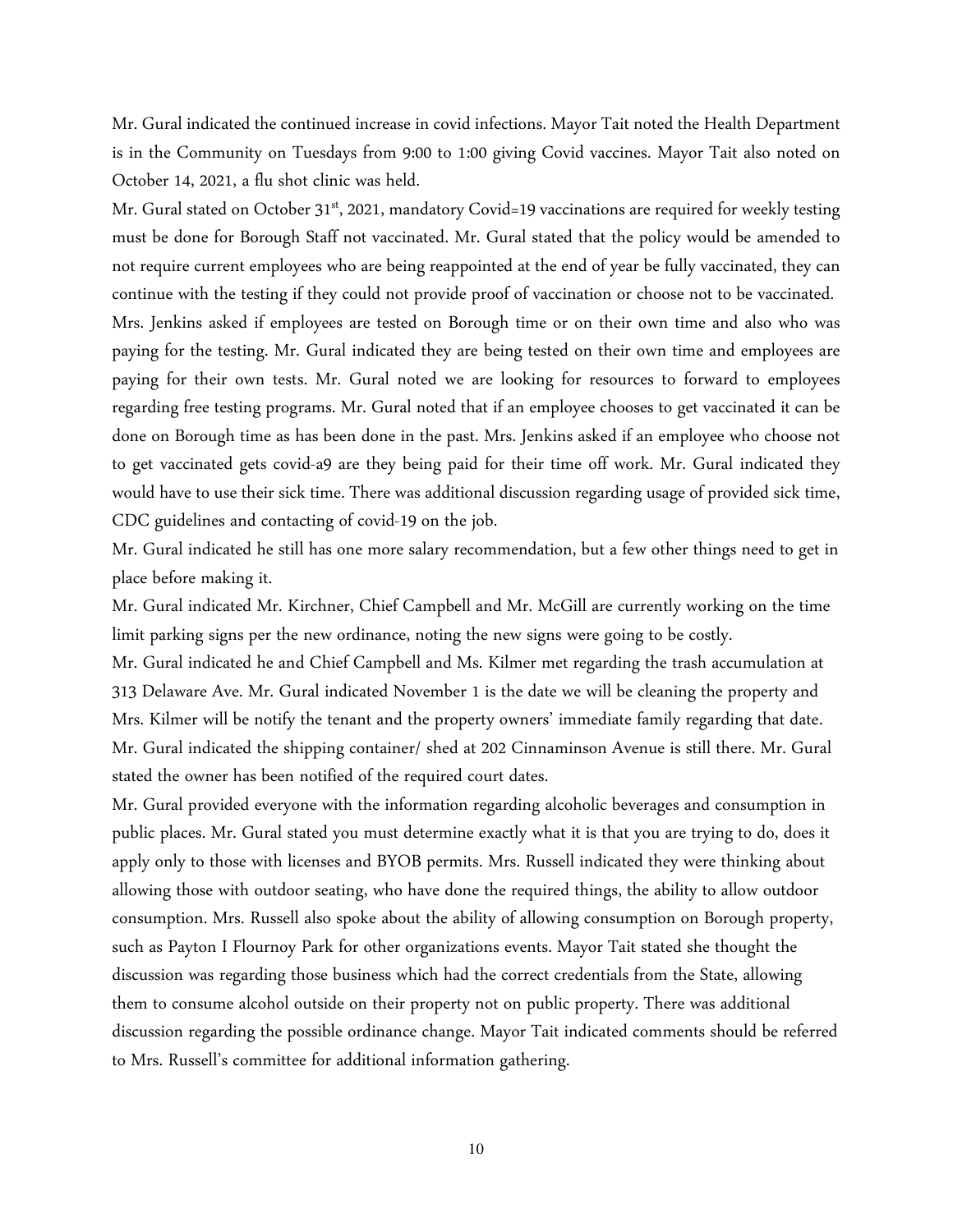Mr. Gural stated he, Ms. Condo and Mr. Nehilla are working on the Fund Balance (Surplus) usage policy but may not have it in place before the end on year. Mr. Gural stated he would like to have it in place before we begin the budget discussions for 2022.

Mr. Gural indicated the ICMA and Brownfields Conferences have both been cancelled.

Mr. Gural indicated Mr. Gerkens prepared an amendment which applies to Accessory Structures/cargo containers for the Zoning/Land Development Ordinance. Mr. Gural noted he will be forwarding it to Mr. Brewer, Mr. Winckowski and Mrs. Kilmer for review before bringing it to the governing body for review and approval.

Mr. Gural stated the sewer lateral responsibility ordinance changes and the potential water usage sewer billing are currently being worked on and we are hoping to have additional information soon.

### ADMINISTRATORS REPORT

Mr. Gural noted that we are still advertising for the TACO and Code Enforcement Officer positions. Mr. Gural noted that we received an application for the part-time seasonal cleaner position for Legion Field restrooms however that because we are so close to the end of season and closing the fields we are going to wait until reorganization to appoint them so we can have them for the entire season as they can only work for a limited number of months as a seasonal employee.

Mr. Gural indicated the election is on November 2<sup>nd</sup>, 2021, and we do not have a deputy clerk; Ms. Jackson will be deputizing Tanyika Johns and Michele Sykes as Temporary Deputy Clerks to help with the general election.

Mr. Gural reminded all that the meeting on November 1<sup>st,</sup> 2021, will begin at 6:00 pm.

Mr. Gural stated the Best Practices Checklist must be submitted to the State by November 3<sup>rd</sup>, 2021 and will be reviewed on November 15<sup>th</sup>, 2021; Mr. Gural explained.

Mr. Gural indicated the following items are things which the governing body is currently working on and additional information will be coming at a later date.

- Purchase Orders Council signature requirement
- Sidewalk/snow & ice removal Ordinance
- Handicap Parking Sign Ordinance
- Parking Ordinance additional amended code subsections required
- Veterans Affairs Committee Ordinance
- Accessory Structures/cargo containers Zoning/Land Development Ordinance amendments
- Grant Opportunities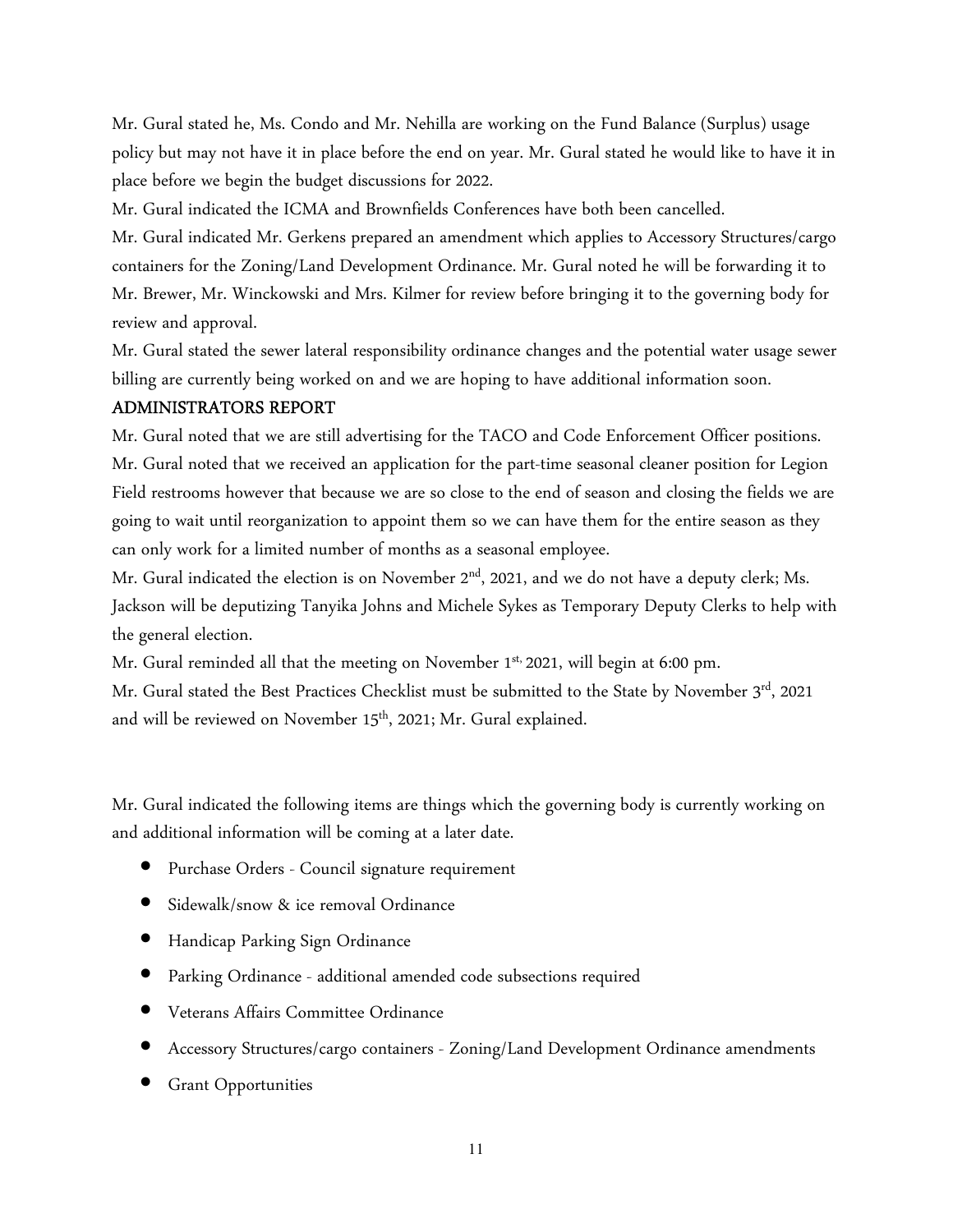- DVRPC Safe Routes to Transit Technical Assistance Program update
- Trash Collection Republic Services and potential inhouse collections

#### MAYOR / COUNCIL COMMITTEE REPORTS AND COMMENTS

#### Mrs. Russell – No comment

Mrs. Jenkins – Mrs. Jenkins stated the holiday decorations bill went down so she wanted to know if additional lighting could be ordered. Mayor Tait indicated she should contact the lighting company and indicated what changes she would like to make, bring the proposal to the governing body and they would proceed from there. There was some additional discussion and Mrs. Jenkins indicated she would have additional information at the next meeting.

Mrs. McCann- Mrs. McCann thanked Chief Campbell for all her efforts during this tough time. Mrs. McCann also praised Officer Kendal for his hard and dedicated work with the children at Charles Street School. Mrs. McCann also thanked the PIA for their efforts with the downtown cleanup, the Scarecrow Contest and the corn stalks noting how good the downtown area looks. Mrs. McCann noted the Halloween Parade at Charles Street School, weather permitting. Mrs. McCann noted public works has been working on the Promenade and it looks good. Mrs. McCann thanked Mr. Gural for keeping all the lines of communication open, as it is extremely helpful.

#### President Howard - no comment

Mayor Tait – Mayor Tait thanked the PIA for the cleanup and thanked Bacio's for feeding all the volunteers who were working on the project. Mayor Tait asked if the trash cans had been ordered. Mr. Gural indicated he would need to investigate it and get back to her. Mayor Tait indicated she spoke with Comcast regarding updating their infrastructure. Mayor Tait indicated she needs additional information for Comcast, noting addresses where services have been a problem. Mayor Tait asked everyone to get back to her with those address where there has been an issue. Mayor Tait thanked the police officers for taking on the extra shifts. Mayor Tait asked everyone to have a safe Halloween and to look out for children in the area.

Mayor Tait asked Mr. Gural and Mr. Rosenberg if there were items for closed session. Mr. Gural and Mr. Rosenberg indicated no.

Mr. Gural asked for approval from the governing body to be able to extend the \$250,000.00 offer to fair share housing, there was additional discussion. Mr. Rosenberg stated the authorization should be done by resolution. Mr. Rosenberg stated the resolution.

Resolution 2021-210 A resolution of the Borough of Palmyra Authorizing the negotiating team to make an offer to Fair Share Housing to Provide up to \$250,000.00 as a contribution toward the